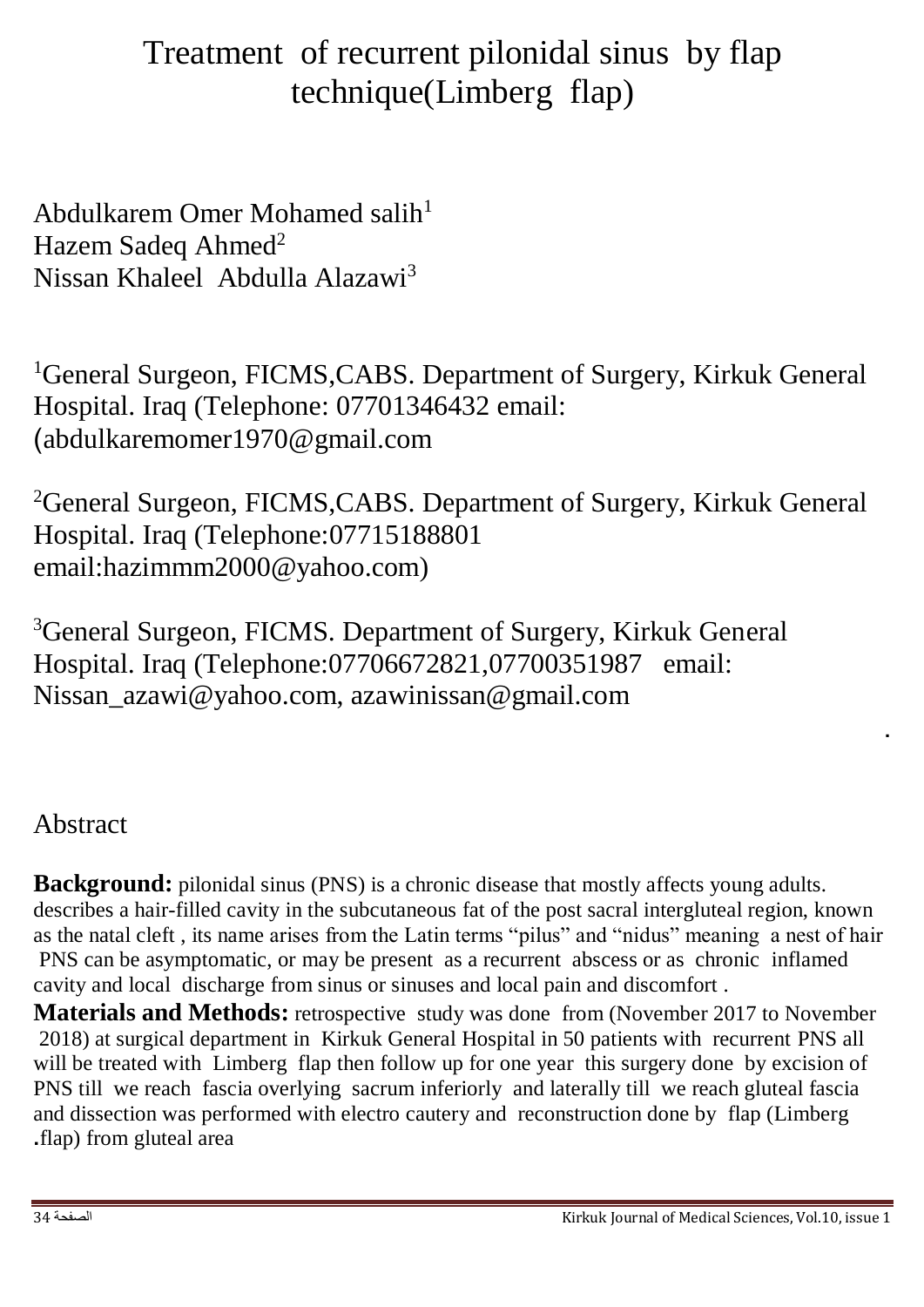**Results:** in 50 patient with recurrent PNS we have 45 (90%) were male and 5 (10%) were female ,30 patient (60%) patients had a familial history of PNS and 42 patients(84%) with etiology-related risk factors to develop PNS then we divided them according first time surgery done either, by excision and primary closure 30 patient(60%) or excision and healing by granulation tissue and secondary intension 20patient (40%)

**Discussion:** pilonidal sinus not classified as dangerous condition but any patients with PNS live in non-comfortable state and may have complications such as abscess formation or discharging sinus even severe pain therefore Limberg flap is commonly used method to treat recurrent PNS and this good result with healing in short period also satisfactory results in long duration but this method with Sacrococcygeal area disfigure mentation as one long duration complications but less recurrence rates and short stay in hospital and better patient tolerability in this way if we compare it to all other methods even with surgical challenge to create a flap but it less wound infection, hematoma ,edema , wound separation if we compare it to other surgical techniques but fluid accumulation in close space under flap is one of important complications in this method and we decrease it by using a drain and putted in site until fluid drainage in area decreased to be less than 50 ml/day .

In this method recurrence rate in our study is 2% but reported recurrence rate for Limberg flap are from 0.8 to 2.7% if we compare to 12% recurrent rate in primary closure therefore we have very good recurrence rate

**Conclusions:** the approach for recurrent PNS should be differ from primary PNS flap reconstruction methods in treatment for recurrent PNS is very good and efficient method even with surgical challenge procedure to create flap, personal hygiene are the keystones for .preventing recurrence

Keywords: pilonidal sinus, recurrence, Limberg flap.

#### INTRODUCTION

 Sacrococcygeal pilonidal sinus (PNS) is a chronic disease that mostly affects young adults. describes a hair-filled cavity in the subcutaneous fat of the post sacral intergluteal region, known as the natal cleft and

this pathology was first described in 1833 but PNS usually occurs in healthy young men  $(Male/Female = 4-5/1)(1)$  and its arises from the Latin terms "pilus" and "nidus" meaning "a nest of hair."  $(2)$ 

Clinically, PNS in any patient may be asymptomatic or present as recurrent abscess or may be as inflamed cavity with local fluid discharge and variable discomfort $(2,3)$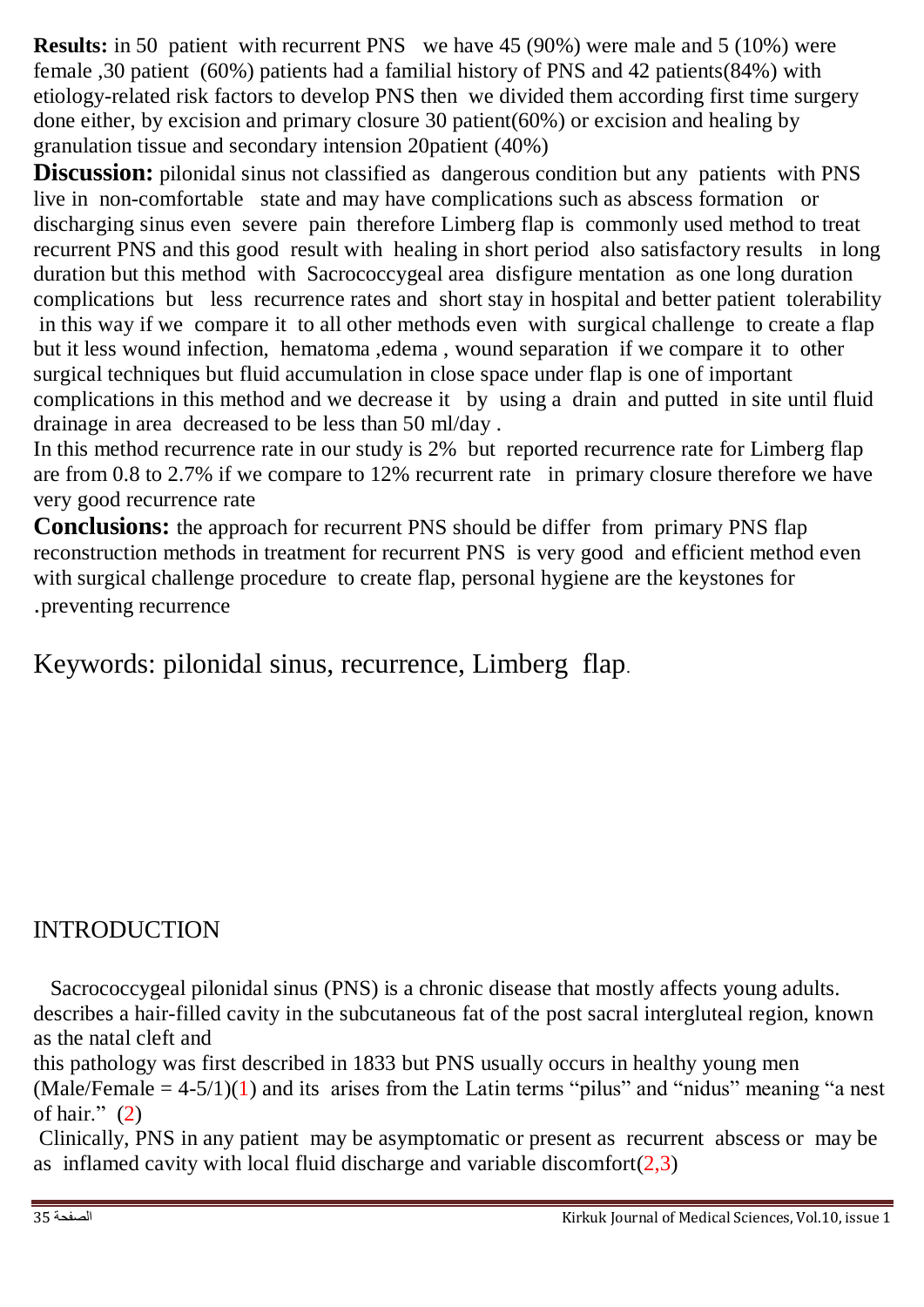PNS can be seen at any age groups although high incidence will be seen in second or third decades .

 the incidence of PNS in the general population is about 26 cases per 100,000 people  $(0.026\%)$ (4)

The PNS may present as chronic cutaneous infection or abscess with or without sinus or may be present as recurrent sinuses

This disease may classify as acquired disease but still not well defined it's etiopathogeny .

Many etiologic factors, like hirsutism, repeated local trauma, obesity with deep natal cleft and familial predisposition with smoking and lifestyle have been a role in it as sedentary one, all will be suggested as predisposing factors .(5)

There are many non-surgical or surgical methods describe for management PNS cases in all methods the wound healing of PNS depends many factors such as the stage of disease , medical conditions for patient, method of used to treat patient (medical/surgical line ) ,also experience of the surgeon. When surgical way is chosen to treat PNS , all methods depend on total excision of the pilonidal cavity and its tracts( $6$ ). Then wounds left can be sutured (primary suture of wound) or we deal with it by creating a flap or we left wound open to healed by secondary intension.(7,8)

In this research we will representing retrospective study for recurrent pilonidal disease in 50 cases, all treated by surgical method with Limberg flap tech.

### Materials and methods

The study was done from November 2017 to November 2018 at surgical department in Kirkuk General Hospital, A total of 50 patients with recurrent PNS all will be treated with Limberg flap then follow up for one year all patients undergo this surgery all consent them about this method and its complication and investigations done which include full blood test and ECG also echocardiography done to all patients.

**Surgery:** done to all patients under spinal or general anesthesia, in prone position the area exposed in intergluteal region and by adhesive tape , we do lateral traction of gluteus area from its lateral region then Sinuses with branching seen and marked by methylene blue injection into tract then remove of PNS completely done till we reach fascia overlying sacrum and laterally till we reach gluteal fascia and Dissection was performed with electro cautery and reconstruction it done by created by creating a flap from gluteal area (no matter from right or Left side) (9)as seen in fig 1 then transport it, to fill the defect then only skin suture with Prolene(2. 0) and put vacuum drain ,which done by a separate incision, about 2 cm away from the original incision and keep it till drainage from area decreased to be less than 50 ml/day as seen in picture(1 and 2). pictures taken after patient permission we need about 3to 5days to remove vacuum drain (10)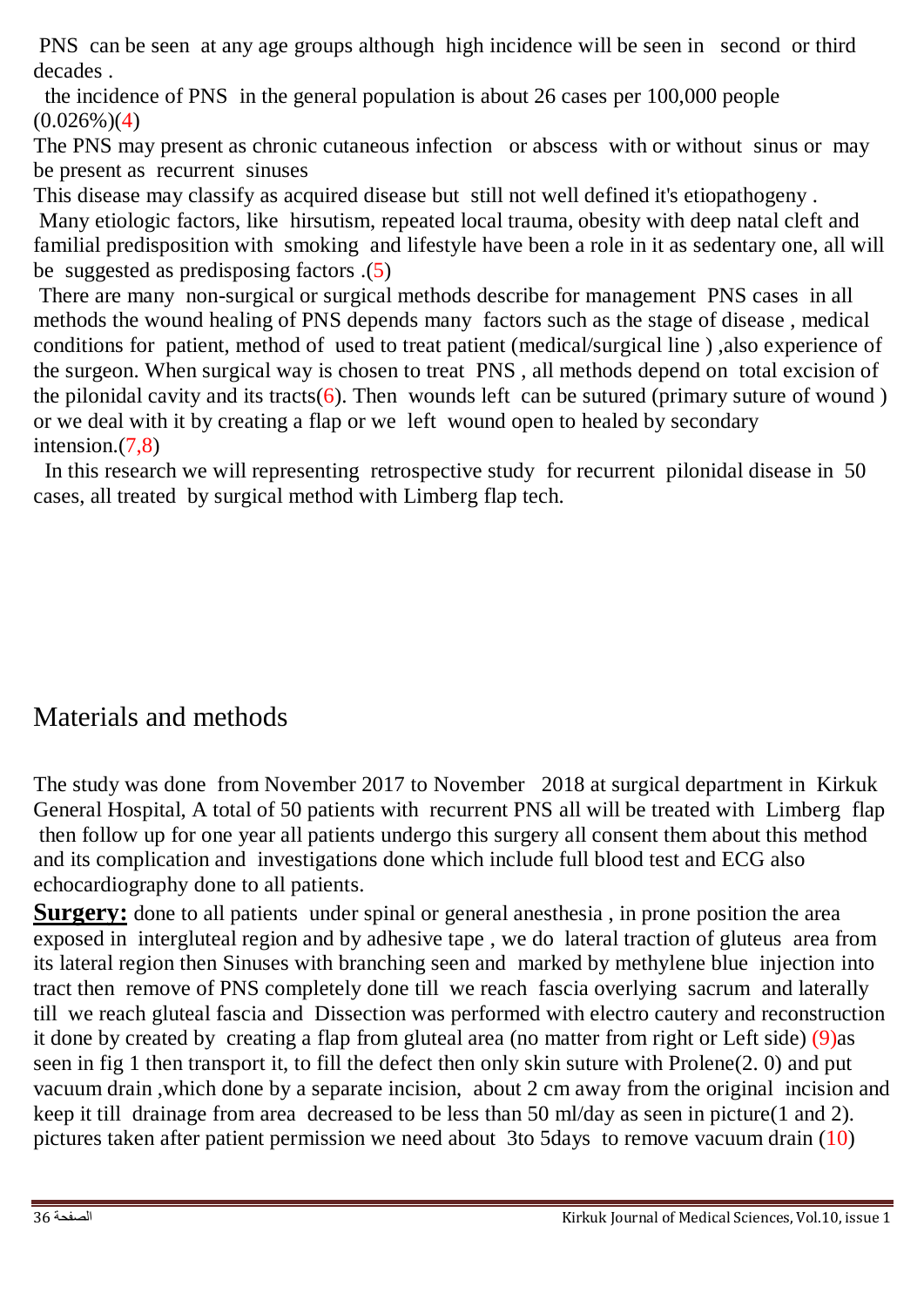and all patient discharged on the same day of surgery and ask them not lie on their buttock for 5 days and stich remove after 15 days then full recovery after 21 days.

# **Fig1**



### **Picture 1**



# **Picture 2**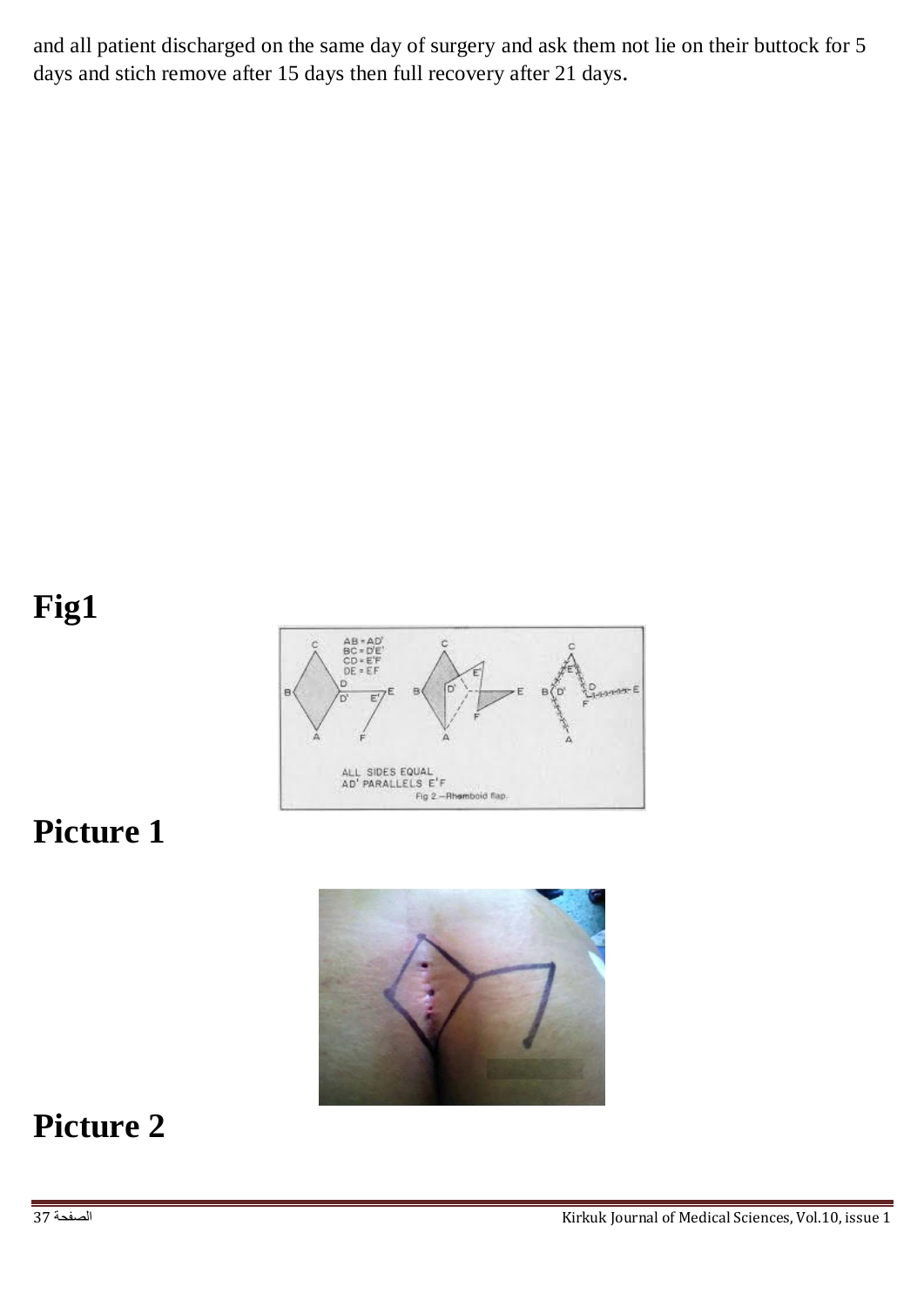

#### Results

From the 50 selected patients with recurrent PNS, we have 45 (90%) were male and 5 (10%) were female. The average age was 25.3 years (interval between 18 and 42 years old).

30 patient (60%) with positive history in their family to PNS and 42 patients(84%) with risk factors to develop PNS as deep natal cleft ,hirsute body , obesity and with history such as local trauma and sedentary lifestyle.

we divided them according first time surgery done either, by excision and primary closure 30 patient(60%) or excision and healing by secondary intension 20patient (40%) .

#### **Table (1) age distribution in both group**

**Age (yrs.)**

| Age (yrs.) | <b>Primary closure</b><br>group | <b>Healing by</b><br>secondary<br>intension group |
|------------|---------------------------------|---------------------------------------------------|
| $10 - 19$  | 8(26.6%)                        | 4(20%)                                            |
| $20 - 29$  | 14(46.6%)                       | 10(50%)                                           |
| 30-39      | 6(20%)                          | 4(20%)                                            |
| 40-49      | 2(6.6%)                         | 2(10%)                                            |
| Total      | 30(100%)                        | 20(100%)                                          |

#### **Table 2 Sex distribution in both group**

|             | <b>Primary closure</b><br>group | <b>Healing by</b><br>secondary<br>intension group |
|-------------|---------------------------------|---------------------------------------------------|
| Sex         |                                 |                                                   |
| <b>Male</b> | 10(22.3%)                       | 35(77.7%)                                         |
| Female      | 5(100%)                         | Non                                               |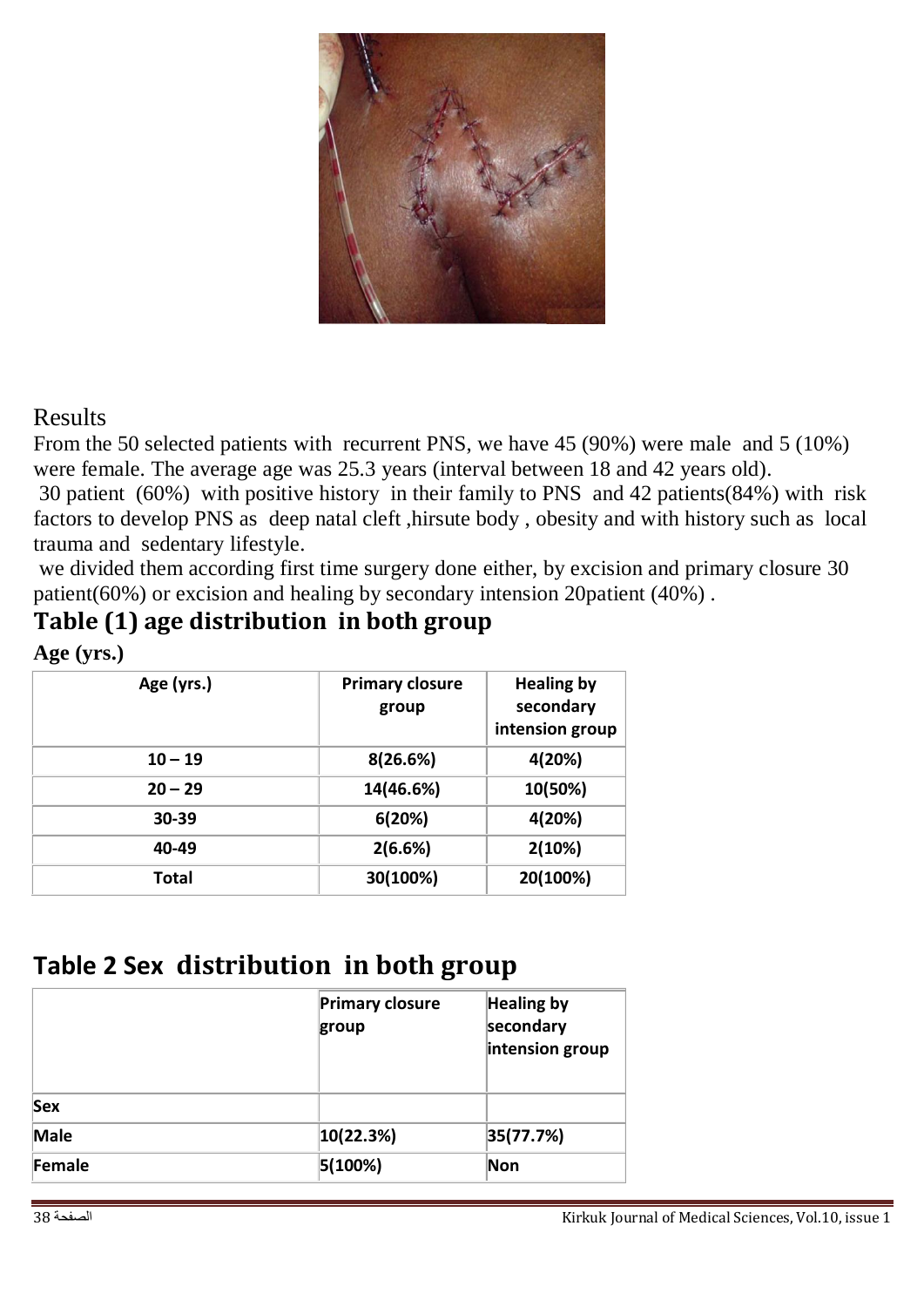# Table 3 **Clinical comparison, operative characteristics and complications .**

| <b>Variable</b>                   |                          | <u>Primary closure group Healing by secondary intension group p-value</u> |  |
|-----------------------------------|--------------------------|---------------------------------------------------------------------------|--|
| <b>Site of recurrence</b>         |                          |                                                                           |  |
| <b>Midline single</b>             | 20                       | 12                                                                        |  |
| <b>Midline multiple</b>           | 10                       | $\underline{8}$                                                           |  |
| <b>Hirsute Nature</b>             | 24                       | 12                                                                        |  |
| <b>Wound infection</b>            | $\underline{\mathbf{1}}$ | $\overline{2}$                                                            |  |
| Flap edema                        | $\overline{\mathbf{4}}$  | $\underline{\mathbf{1}}$                                                  |  |
| <b>Hematoma</b>                   | $\overline{2}$           | $\underline{\mathbf{1}}$                                                  |  |
| <u>Partial wound dehiscence 3</u> |                          | $\overline{1}$                                                            |  |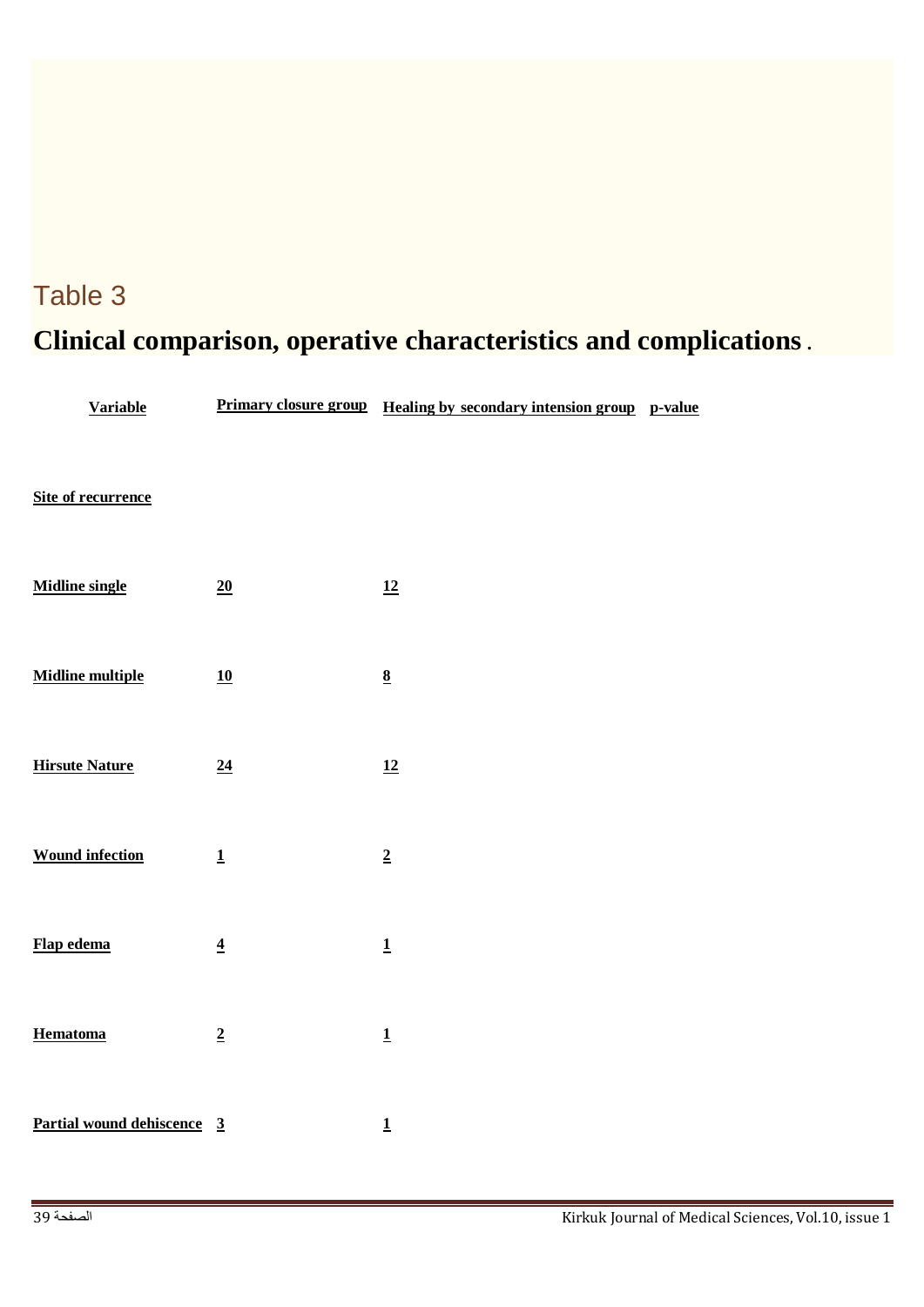| <b>Variable</b>      |   | Primary closure group Healing by secondary intension group p-value |  |
|----------------------|---|--------------------------------------------------------------------|--|
|                      |   |                                                                    |  |
| <b>Flap necrosis</b> | 1 | $\overline{\mathbf{0}}$                                            |  |
| Recurrence           | 1 | $\overline{\mathbf{0}}$                                            |  |

#### **Discussion**

pilonidal sinus not classified as dangerous condition but any patients with PNS live in discomfort state and may have many complications such as abscess or discharging sinus even severe pain in area that interfere life quality . The PNS recurrence is most likely due to leave tract or tracts in first surgery or may be as wound infection or abscess , all will lead to new tract formation. dead tissue collection or debris in the cleft, sweating, friction, or even poor hygiene in intergluteal cleft all are predisposing factors for recurrence.(6).

PNS can be treated by many surgical ways but in all we have high risk for recurrence [11]. In Flap techniques we will get a flat intergluteal cleft with repair by tension-free flap and less hair in area also if we reduced sweating [9] all are good factor's to decrease recurrent rate Limberg flap is one of good method used to treat recurrent PNS and this method with good outcomes, healing in short times and good results for long time( $12$ ). Even Limberg flap may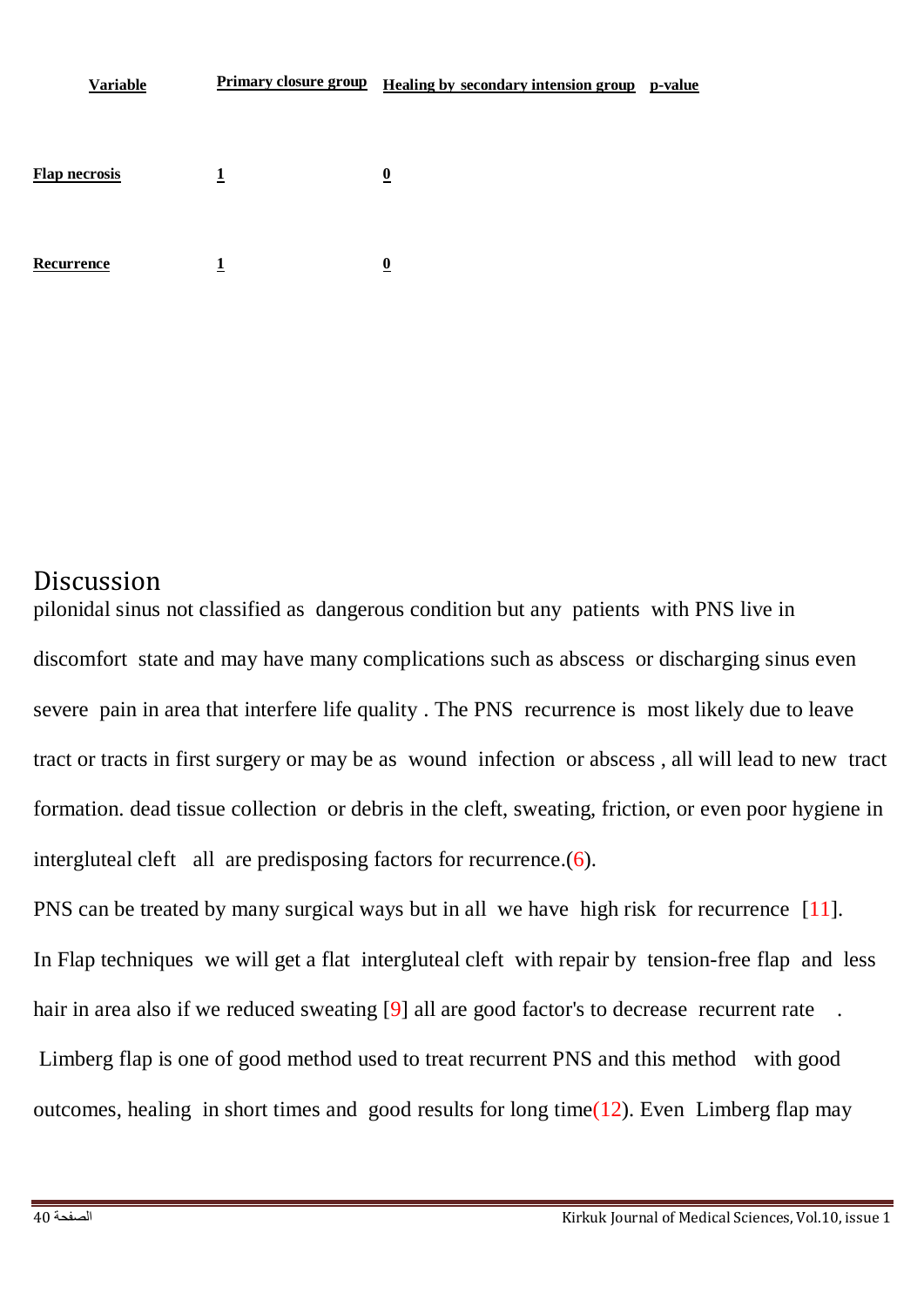cause disfigurement in the Sacrococcygeal region by creating a flap. This procedure may not be an appropriate for all patients as patient with extensive disease which required a big flap [12]. If we compare Limberg flap with other surgical techniques as in Shabbir et al we found it has less wound infection and recurrence rates, short hospital stay and better patient comfort when compared with excision and direct primary closure [13] .

Patients treated with Limberg flap had short time to heal as seen by our results and better cosmetic results have been achieved by Limberg flap than seen Karydakis flap procedure which same result seen by Sit M et al (14) but Patients underwent Karydakis flap reported shorter healing time postoperatively than Limberg flap only reported by Can MF et al( $15$ ).

In flap method complications seen such as infection, collection of fluid, hematoma and separation of wound can noted as in all other surgical techniques . but fluid accumulation in close space under flap is one of important complications to this method and we decrease it by using a drain and putted in site until fluid drainage in area decreased to be less than 50 ml/day same result reported by Gurer et al.  $(16)$  they reported that fluid accumulation is reduced after the routine use of post-operative drains but Bessa  $(17)$  determined that the percentage of cases with fluid retention after drain placement was 2.4%. but in our study was 10% of patients with this complications which higher than other study.

The reported recurrence rate for Limberg flap are from 0.8 to 2.7% in our study only 2% which is similar or near to other results as Ertan et al.  $(18)$  reported recurrence rate of 2% same to as in comparison 12% in a primary closure .

#### Conclusions

The approach for recurrent PNS should be differ from primary PNS but risk factors in recurrence PNS unfortunately same in both therefore we must try to eliminated or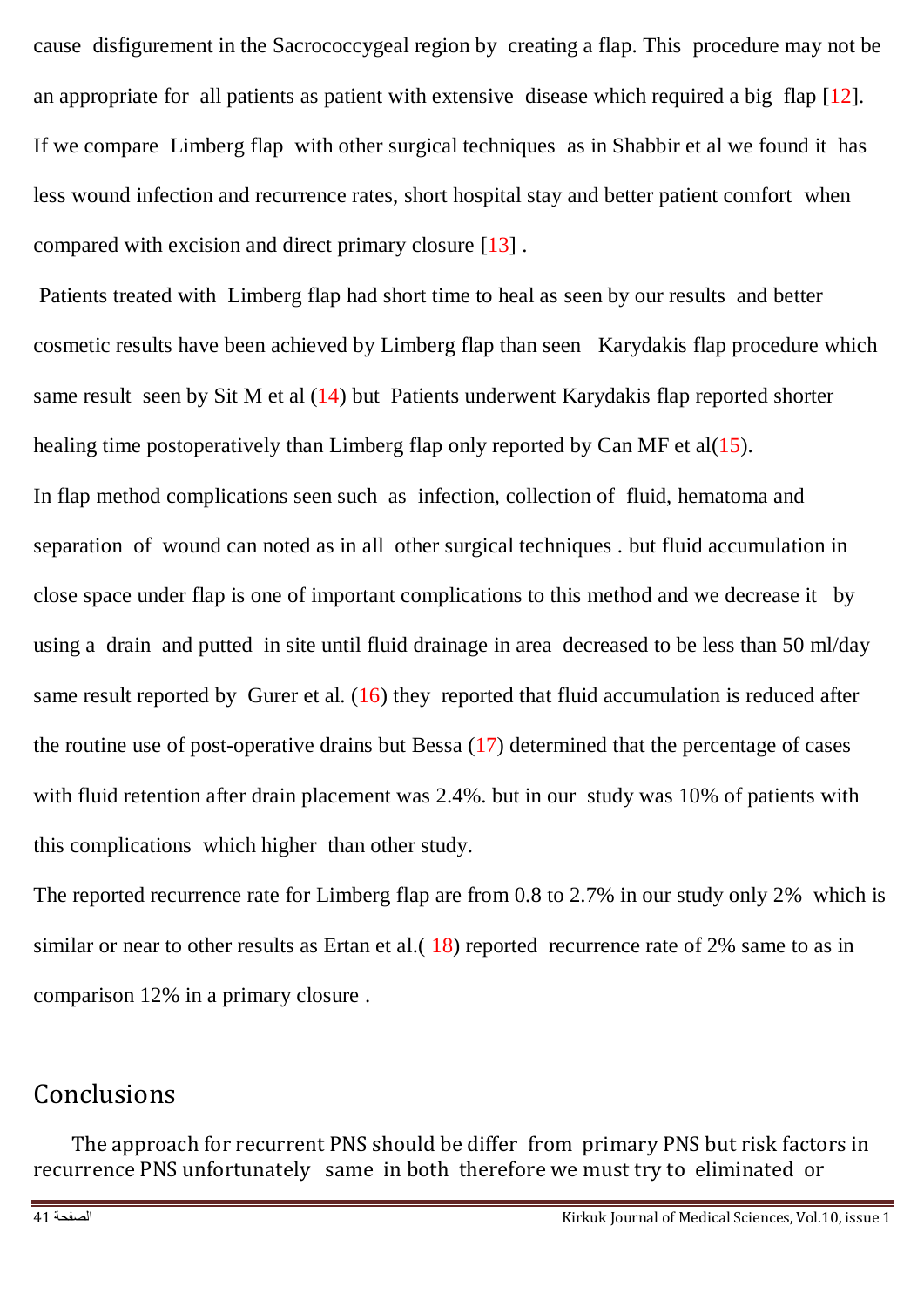decrease factors that lead to increase chance PNS recurrence apart from the surgical approach that we use but flap reconstruction methods in treatment for recurrent PNS is very good and efficient method even with surgical challenge procedure to create flap , personal hygiene are the keystones for preventing recurrence and all patients must be educated about recurrence in this disease are cornerstone to avoid recurrence.

#### **The study is self-funded There is no conflict of interest between the authors**

### REFERENCES:

1. Srihari RS, Naveen AM, Sreekar H. The Limberg flap reconstruction – the ..optimal surgery for pilonidal sinus disease. Our Dermatol Online. 2016;7:271-5. 2. Hintapatla S, Safarani N, Kumar S, Haboubi N: Sacrococcygeal pilonidal sinus: . historical review, pathological insight and surgical options Tech Coloproctol .2003; 7(1): 3–8 3. Hull TL, Wu J: Pilonidal disease. Surg Clin North Am 2002; 82(6 85–1169 4. McCallum IJD, King PM, Bruce J. Healing by primary closure versus open . healing after surgery for pilonidal sinus: systematic review and meta-analysis. .BMJ. 2008;336(7649):868–871

J Visc Surg 2013; 150(4): 237–47

5. Segre D, Pozzo M, Perinotti R, Roche B. Italian Society of Colorectal Surgery. . The treatment of pilonidal disease:Guidelines of the Italian Society of Colorectal Surgery (SICCR). Tech Coloproctol. 2015;19:607-135)

6. Solla JA, Rothenberger DA. Chronic pilonidal disease: an assessment of 150 cases. Dis Colon Rectum. 1990;33(9):758–761.y of pilonidal sinus predisposes to earlier onset of disease and a 50% long-term recurrence rate. Dis Colon Rectum. 2009;52(9):1610–1615

7. Al-Khamis A, McCallum I, King PM, Bruce J: Healing by primary versus secondary intention after surgical treatment for pilonidal sinus .Cochrane Database Syst Rev 2010; (1): CD006213